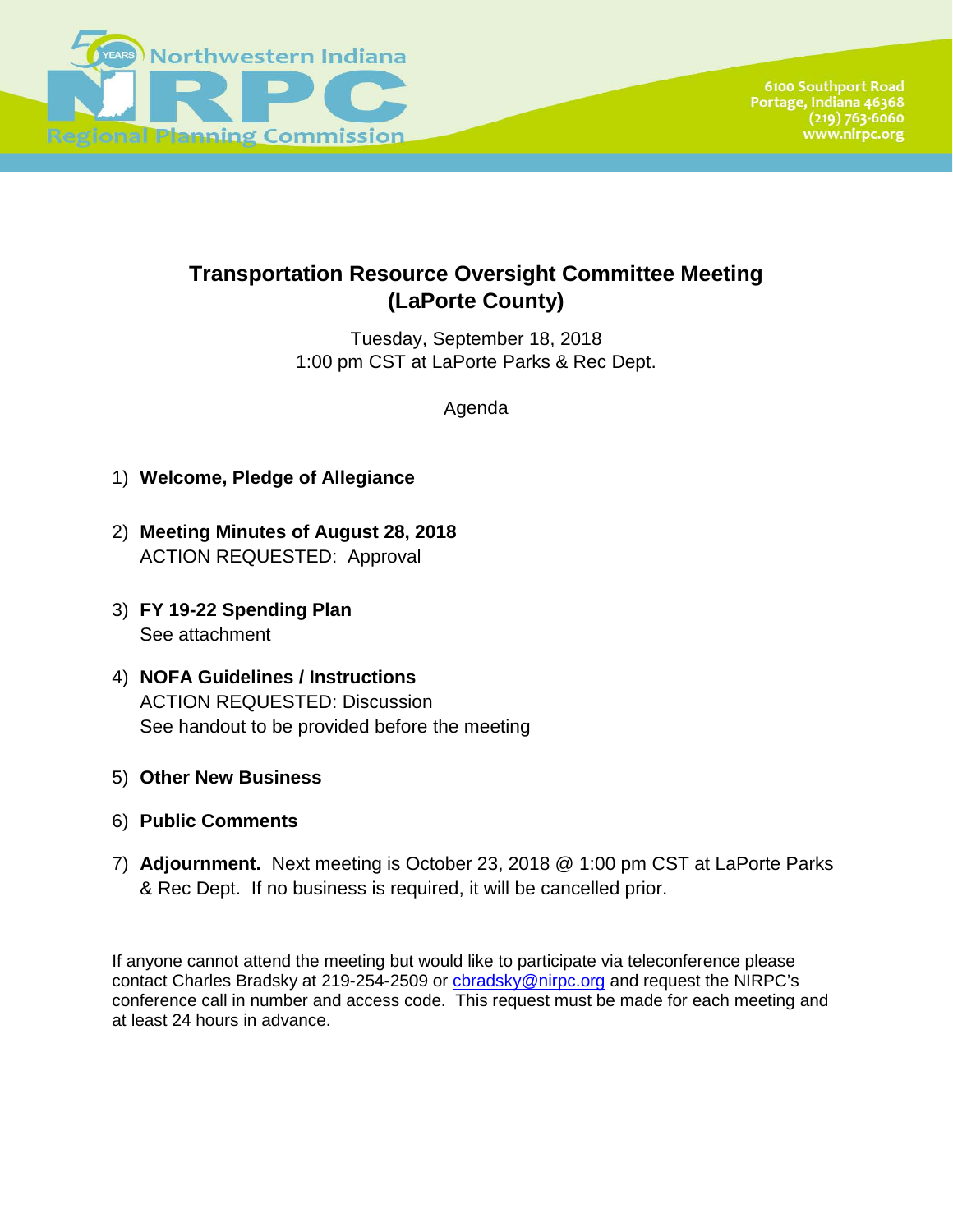## **Transportation Resource & Oversight Committee LaPorte County** August 28, 2018 **MINUTES**

In attendance were Justin Kiel (LaCrosse), Mitchell Bishop (LaPorte County), Tom MacLennan (LaPorte Transporte), Beth Shrader (City of LaPorte) and Craig Phillips (Michigan City). NIRPC staff included Charles Bradsky and Candi Eklund.

Charles Bradsky called the meeting to order at 1:45 p.m. with the Pledge of Allegiance.

## **Approval of Minutes**

The minutes of the July 24, 2018 meeting were approved as presented on motion by Mitch Bishop and second by Justin Kiel.

## **FY 19-22 Spending Plan**

Charles Bradsky discussed the spending plan and stated the total available funds remaining for FY 2019 is \$763,342. Charles also stated there are no amendments to the TIP due to the new Regional TIP (RTIP). Charles also said there were no Lettings in July or August but there will be one in September.

Beth Shrader inquired if a DES number could be obtained for the US 35 bridge enhancement project. Charles Bradsky will contact Amber Thomas, the project manager for INDOT projects, to discuss.

### **New Business**

- a. LaPorte County requested \$9,575.18 in federal funding for two change orders for sidewalks in Rolling Prairie and Hanna Township, DES #1400774. On motion by Craig Phillips and second by Beth Shrader, the TROC Committee approved the funding.
- b. LaPorte County requested \$6,352 in federal funding for three Change Orders for the Lincoln Trail, DES #1382604. On motion by Justin Kiel and second by Beth Shrader, the TROC Committee approved the funding.
- c. The City of La Porte requested \$74,400 in federal funding for an expansion of updating their asset management plan, DES #1702262. On motion by Craig Phillips and second by Justin Kiel, the TROC Committee approved the funding.
- d. Michigan City requested \$73,100 in federal funding for their asset management inventory plan, which is a new project. Charles Bradsky will send the spreadsheet to Craig Phillips to request a new DES number. On a motion by Beth Shrader and second by Mitch Bishop, the TROC Committee approved the funding.

After deducting the approved requests above, the remaining budget for FY 2019 is \$599,815.82.

Mitch Bishop requested \$150,000 for FY 2019 or FY 2020 for surveys and environmental documents for an upcoming project. Charles Bradsky and Mitch Bishop will discuss further off-line.

Craig Phillips may be adding a project for safety improvements at the intersection of Wabash Street and U.S. Route 12. Craig and Charles will discuss further off-line.

Beth Shrader stated she is doing a cost analysis for a diesel retrofit vehicle. She may be requesting \$11,000 for this vehicle. Charles Bradsky will investigate and communicate with Beth so it can be added to the agenda for next month.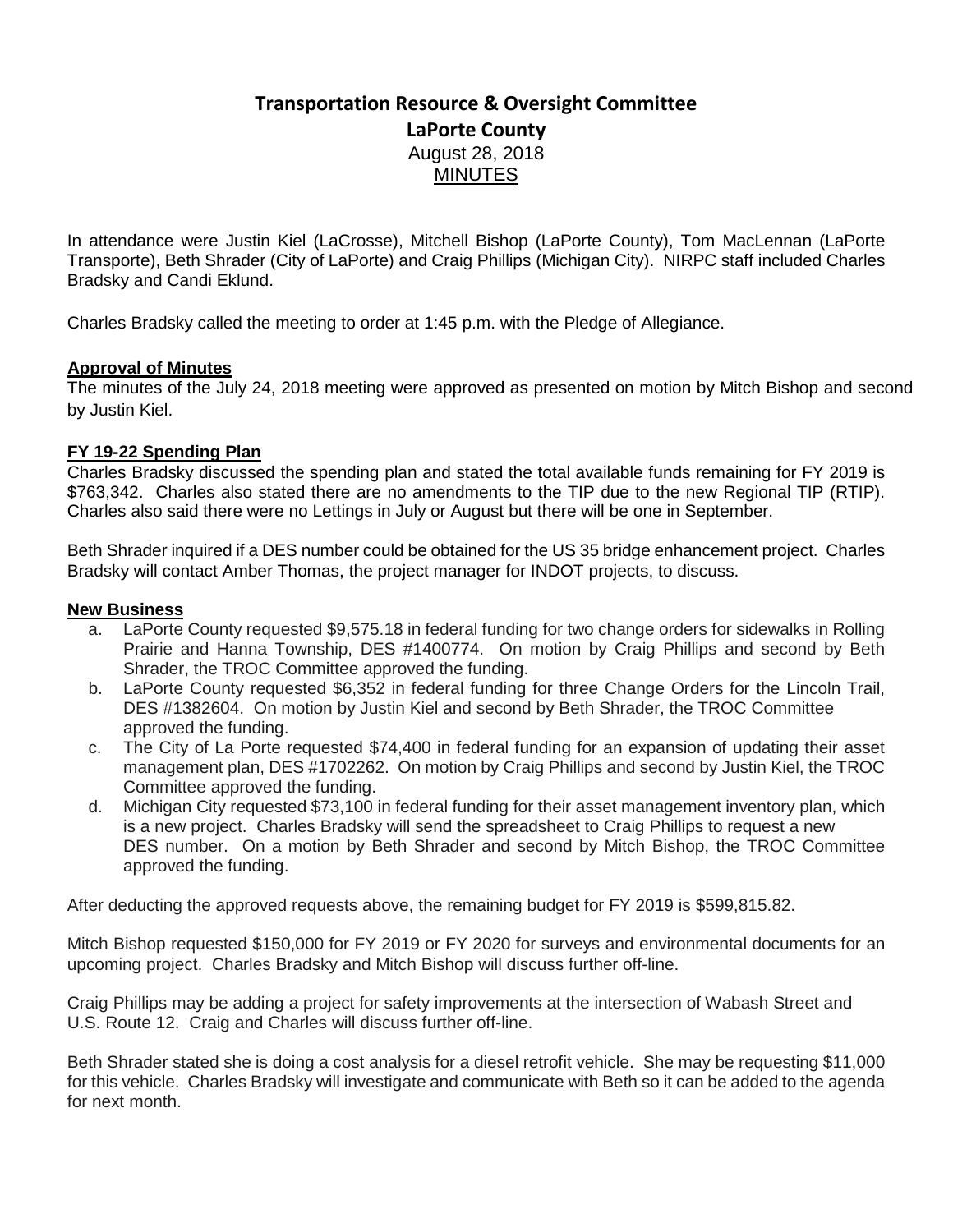The Fiscal Management Information Systems (FMIS) letters being sent to INDOT needs to be submitted to Charles by September 10, 2018. If submitted after this date, they will have to wait a month for any FMIS approval letters.

The new bike maps are now available and several communities picked them up after the meeting.

## **Public Comments**

There were no public comments.

### **Adjournment**

There being no further business, the meeting adjourned at 2:45 pm. Charles will be out of town on the next scheduled meeting date on September 25. He sent an email to the Committee requesting to reschedule the meeting for the preceding week. Notification will be sent when a meeting date and time have been established.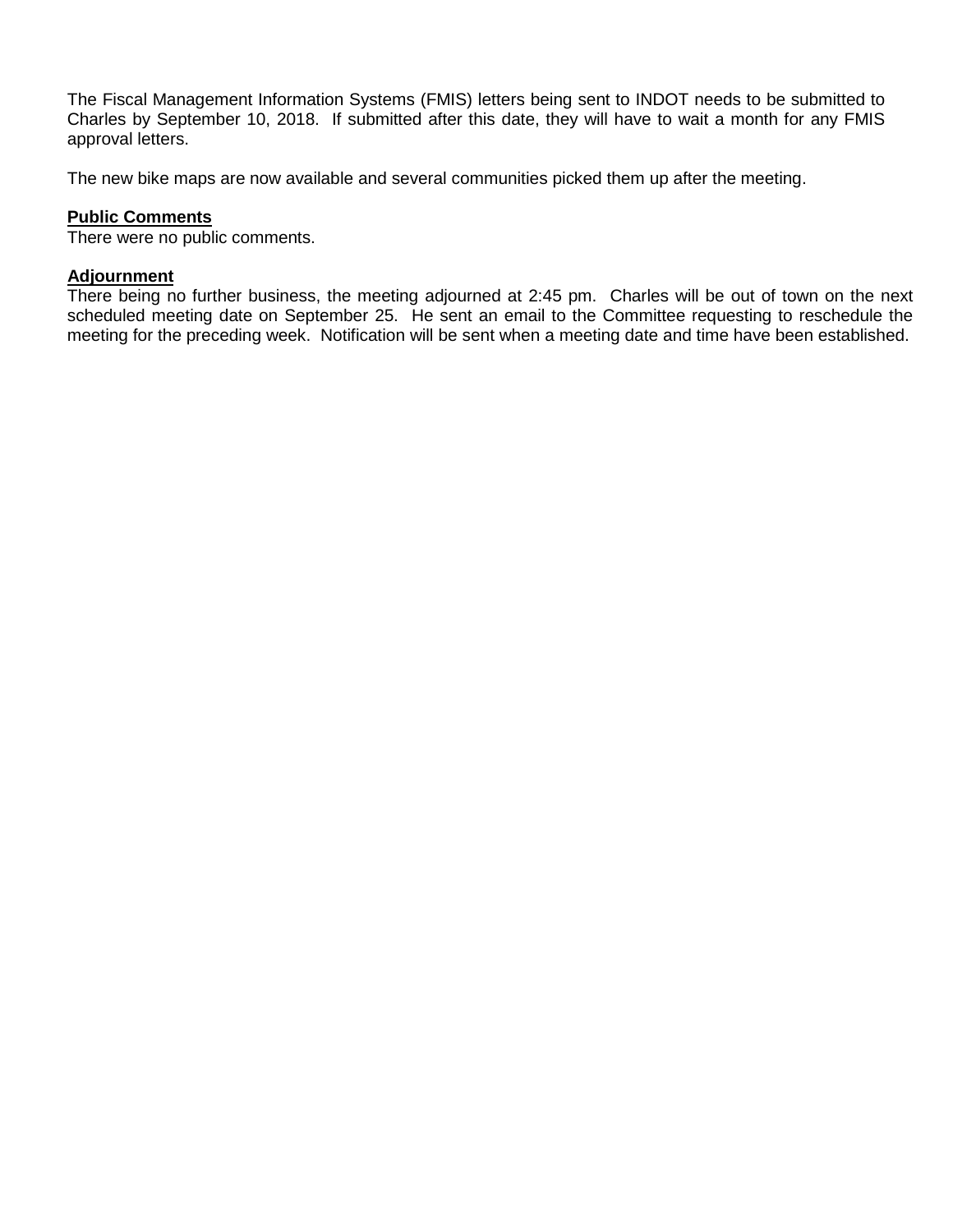Northwestern Indiana Regional Planning Commission<br>MPO funds only - 2018-2021 LPA highway projects: Michigan City UZA<br>*Includes all amendment changes & proposed amendment #10 changes*  $6/15/2018$  < last updated

| $\supseteq$ Des # Sponsor  | Route                                       | <b>Work Type</b>                                    | includes all amendment changes & proposed amendment #10 changes<br>Location                          | <b>Letting Date Federal</b><br>und Type | Year                        | In TIP or SPM:        |                        |                                                                                          |           |           |            | Actual<br>Obligated 2019 |  |         |             |  |  |  | Post-TIP    | Quarterly Notes / Comments                                                                                                                                                                                                                                                                                                                                                |
|----------------------------|---------------------------------------------|-----------------------------------------------------|------------------------------------------------------------------------------------------------------|-----------------------------------------|-----------------------------|-----------------------|------------------------|------------------------------------------------------------------------------------------|-----------|-----------|------------|--------------------------|--|---------|-------------|--|--|--|-------------|---------------------------------------------------------------------------------------------------------------------------------------------------------------------------------------------------------------------------------------------------------------------------------------------------------------------------------------------------------------------------|
|                            |                                             |                                                     |                                                                                                      |                                         |                             |                       |                        |                                                                                          |           |           |            |                          |  | P/TE-TA | <b>STBG</b> |  |  |  | All sources |                                                                                                                                                                                                                                                                                                                                                                           |
| 0301165 Michigan<br>City   | Singing<br>Sands Trail   Facilities<br>(MC) | <b>Bike/Pedestrian</b>                              | Michigan City - Singing 3/6/2019<br>Sands Lighthouse Trail<br>Phase 1, Porter Co to                  | ty UZA                                  | 2019 3 CN                   | 126,000               | Med<br>chedule         | STG 3 est- CN<br>\$2,463,276(\$1,970,621<br>ed).<br>CE\$343,675(\$274,940)               |           |           |            |                          |  |         |             |  |  |  |             | 18 Q3 - Agreement with NICTD (passenger & freight) almost completed. Amtrak still aways off.<br>Confusion with language in agreements. INDOT is paying Amtrak to construct trail on their ROW; but<br>MC will own trail. MC needs to discuss project with all parties at same time to clear confusion.<br>Funding increased \$126,000 on June 26,2018 to cover inflation. |
| 1401028 LaPorte            |                                             | Chessie Trail Bicycle &<br>Pedestrian<br>Facilities | From Truesdell Ave NW 5/10/2018<br>to East Shore Pkwy at<br>Pine Lake Ave                            |                                         | IAQ Mich 2018 1_PE          | 14,821<br>$\sim$      | Zero<br>Obligated TROC | Added March 2018                                                                         |           | \$74,821  |            | 14,821                   |  |         |             |  |  |  |             | 18 Q3 - Sent letter to Marcia for these funds                                                                                                                                                                                                                                                                                                                             |
| 1702262 LaPorte            |                                             | Sign Inventory                                      | City-wide (all sign<br>(zeav)                                                                        | 3 II Mich<br>tv UZA                     | 2018 1_PE                   | 74,400<br>S           |                        |                                                                                          |           |           |            |                          |  |         |             |  |  |  |             |                                                                                                                                                                                                                                                                                                                                                                           |
| 1401028 LaPorte            |                                             | Chessie Trail Bicycle &<br>edestrian<br>Facilities  | From Truesdell Ave NW 5/10/2018<br>to East Shore Pkwy at<br>Pine Lake Ave                            |                                         | h 2018 2_RW                 | $\sim$<br>16,636      | Zero<br>Obligated      | M April 18; Added t<br>cover extra costs April<br>TROC                                   |           | \$ 16,636 |            |                          |  |         |             |  |  |  |             | 18 Q3 - Sent letter to Marcia for these funds                                                                                                                                                                                                                                                                                                                             |
| 1500422 LaPorte            | Sidewalks                                   | Bicycle &<br>Pedestrian<br>Facilities               | SRTS near Handley<br>3/6/2019<br>Elementary School.                                                  | WA TAF                                  | 2019 3_CN                   | 194,020               | Med<br>hedule          | Decreased \$26,699<br>nd moved to 2019<br>C\$242,525/<br>Fed\$194,020/Non-<br>ed\$48,505 |           |           | \$ 194.020 |                          |  |         |             |  |  |  |             | 18 Q3 - LaPorte wishes to move letting to 3/6/2019 from 12/12/2018. No other risk. \$126,750 is PYB<br>monies. See email string on 2/23. 18 Q4 - want to rescope and expand limits without adding to budge<br>Move letting to March 6, 2019.                                                                                                                              |
| 1382219 LaPorte<br>County  |                                             | ohnson Rd Intersection<br>signals                   | Johnson Rd Int Imp @ 3/6/2019<br>improv. With new CR 400 North (Keiffer                              | ity UZA                                 | TBG II Mich 2019 2_RW       | 19,056                | Low<br>ichedule        | 23LQR- CN est<br>1,100,020 (\$890,000<br>ed) CE \$150,000<br>\$110,000)                  |           |           |            |                          |  |         |             |  |  |  |             | Funding increased to \$19,056 on June 26,2018                                                                                                                                                                                                                                                                                                                             |
| 1382219 LaPorte<br>County  |                                             | Johnson Rd Intersection<br>signals                  | Johnson Rd Int Imp @ 3/6/2019<br>improv. With new CR 400 North (Keiffer                              | tv UZA                                  | <b>BG II Mich 2019</b> 3_CN | \$ 1,000,000          | 10W<br>hedul           | Q3LQR- CN est<br>1.100.020 (\$890.000<br>fed) CE \$150,000<br>\$110,000)                 | 1,000,000 |           |            |                          |  |         |             |  |  |  |             | 18 Q3 - Month Risk; permits. Scope estimate - good. \$300,000 is PYB monies. See email string on 2/23                                                                                                                                                                                                                                                                     |
| 1601868 LaPorte<br>County  |                                             | Signs, Other                                        | at entrance & within<br>4/11/2018<br>Kingsbury Industrial<br>Park                                    | ity UZA                                 | <b>BG II Mich</b> 2018 2_RW | 28,528<br>S           |                        | Added March 2018<br>TROC                                                                 | 28,528    |           |            |                          |  |         |             |  |  |  |             | County requesting an increase of \$4,920 (from \$30,740 fed to \$35,660 fed) TC \$44,575 (\$35,660 fed) an<br>move to FY 19.                                                                                                                                                                                                                                              |
| 1601868 LaPorte<br>County  |                                             | Signs, Other                                        | at entrance & within 3/6/2019<br>Kingsbury Industrial<br>Park                                        | tv UZA                                  | <b>BG II Mich 2019 3_CN</b> | \$ 149,600            | High<br>hedul          | move to March 2019                                                                       | 149,600   |           |            |                          |  |         |             |  |  |  |             | 18 Q3 - Need funding & time for ROW, (they may get \$\$ locally); May need to move to Q1 FY 20.                                                                                                                                                                                                                                                                           |
| 1172288 LaPorte            |                                             | US 35 bridge Bike/Pedestrian<br>Enhancements        | US 35 over RR north of<br>US 2/Lincolnway                                                            | tv UZA                                  | 3G II Mich 2019 3_CN        | \$ 212,000            | Low                    | Tied to INDOT project                                                                    |           |           |            |                          |  |         |             |  |  |  |             | Funding increased to \$212,000 on June 26,2018. MOU finalized between LaPorte & INDOT Total costs<br>for 'Z' items \$263,641.35                                                                                                                                                                                                                                           |
| Pending Transporte Propane |                                             | Fuel Purchase/<br>Operating<br>Expense              | N/A<br>N/A                                                                                           |                                         | ich 2019                    | $5 \t 20,000$         |                        |                                                                                          |           |           |            |                          |  |         |             |  |  |  |             | Funding increased to \$20,000 on June 26,2018                                                                                                                                                                                                                                                                                                                             |
| 1382604 LaPorte<br>County  |                                             | Lincoln Trail Bicycle &<br>Pedestrian<br>Facilities | From US 421 W to<br>3/14/2018<br>Existing Lincoln Trail<br>AND Sidewalks within<br>Town of Westville | <b>3G II Mich</b><br>ty UZA             | 2019 1_PE                   | \$ 150,000            |                        | Additional \$142,280                                                                     |           |           |            |                          |  |         |             |  |  |  |             | Funding increased to \$150,000 on June 26,2018                                                                                                                                                                                                                                                                                                                            |
| 1700756 LaPorte            | Sidewalks                                   | Bike/Pedestrian<br>Facilities                       | Construct Sidewalks at 9/11/2019 STBG II Mich 2020 3_CN<br>various locations in City<br>of LaPorte.  | ty UZA                                  |                             | 120,000<br>$\epsilon$ | Low                    |                                                                                          | 120,000   |           |            |                          |  |         |             |  |  |  |             | 18 Q3 - Discuss further at TROC, but scope is flexible to fit funding. Project to be combined with 170075<br>18 Q4 - Verify Letting                                                                                                                                                                                                                                       |
| 1700758 LaPorte            |                                             | local street Road Preventive<br>Maintenance         | At various locations in 9/25/2019<br>City of LaPorte.                                                | VUZA                                    | <b>BG II Mich</b> 2020 3_CN | 260,000               | Low                    |                                                                                          | 260,000   |           |            |                          |  |         |             |  |  |  |             | 18 Q3 - Discuss further at TROC, but scope is flexible to fit funding. Project to be combined with 170075<br>Funding increased to \$260,000 on June 26,2018. 18 Q4 - Verify Letting                                                                                                                                                                                       |
| 1601922 LaCrosse           | Sidewalks                                   | <b>Bike/Pedestrian</b><br>Facilities                | Construct Sidewalks at 13/6/2019<br>various locations in City<br>of LaCrosse.                        | ty UZA                                  | <b>BG II Mich</b> 2019 3_CN | 100,000<br>S          | <b>LOW</b>             | <b>Crease Award</b><br>20,000 TC\$125,000/<br>ed\$100,000/ Non-<br>ed\$25,000            | 100,000   |           |            |                          |  |         |             |  |  |  |             | 18 Q3 - Schedule, estimate scope OK STG3 10/11/18                                                                                                                                                                                                                                                                                                                         |

|    | Post-TIP    | Quarterly Notes / Comments                                                                                                                                                                                                                                                                                                                                                |
|----|-------------|---------------------------------------------------------------------------------------------------------------------------------------------------------------------------------------------------------------------------------------------------------------------------------------------------------------------------------------------------------------------------|
| ΤĀ | All sources |                                                                                                                                                                                                                                                                                                                                                                           |
|    |             | 18 Q3 - Agreement with NICTD (passenger & freight) almost completed. Amtrak still aways off.<br>Confusion with language in agreements. INDOT is paying Amtrak to construct trail on their ROW; but<br>MC will own trail. MC needs to discuss project with all parties at same time to clear confusion.<br>Funding increased \$126,000 on June 26,2018 to cover inflation. |
|    |             | 18 Q3 - Sent letter to Marcia for these funds                                                                                                                                                                                                                                                                                                                             |
|    |             |                                                                                                                                                                                                                                                                                                                                                                           |
|    |             | 18 Q3 - Sent letter to Marcia for these funds                                                                                                                                                                                                                                                                                                                             |
|    |             | 18 Q3 - LaPorte wishes to move letting to 3/6/2019 from 12/12/2018. No other risk. \$126,750 is PYB<br>monies. See email string on 2/23. 18 Q4 - want to rescope and expand limits without adding to budget<br>Move letting to March 6, 2019.                                                                                                                             |
|    |             | Funding increased to \$19,056 on June 26,2018                                                                                                                                                                                                                                                                                                                             |
|    |             | 18 Q3 - Month Risk; permits. Scope estimate - good. \$300,000 is PYB monies. See email string on 2/23.                                                                                                                                                                                                                                                                    |
|    |             | County requesting an increase of \$4,920 (from \$30,740 fed to \$35,660 fed) TC \$44,575 (\$35,660 fed) and<br>move to FY 19                                                                                                                                                                                                                                              |
|    |             | 18 Q3 - Need funding & time for ROW, (they may get \$\$ locally); May need to move to Q1 FY 20.                                                                                                                                                                                                                                                                           |
|    |             | Funding increased to \$212,000 on June 26,2018. MOU finalized between LaPorte & INDOT Total costs<br>for 'Z' items \$263,641.35                                                                                                                                                                                                                                           |
|    |             | Funding increased to \$20,000 on June 26,2018                                                                                                                                                                                                                                                                                                                             |
|    |             | Funding increased to \$150,000 on June 26,2018                                                                                                                                                                                                                                                                                                                            |
|    |             | 18 Q3 - Discuss further at TROC, but scope is flexible to fit funding. Project to be combined with 1700758<br>18 Q4 - Verify Letting                                                                                                                                                                                                                                      |
|    |             | 18 Q3 - Discuss further at TROC, but scope is flexible to fit funding. Project to be combined with 1700756.<br>Funding increased to \$260,000 on June 26,2018. 18 Q4 - Verify Letting                                                                                                                                                                                     |
|    |             | 18 Q3 - Schedule, estimate scope OK STG3 10/11/18                                                                                                                                                                                                                                                                                                                         |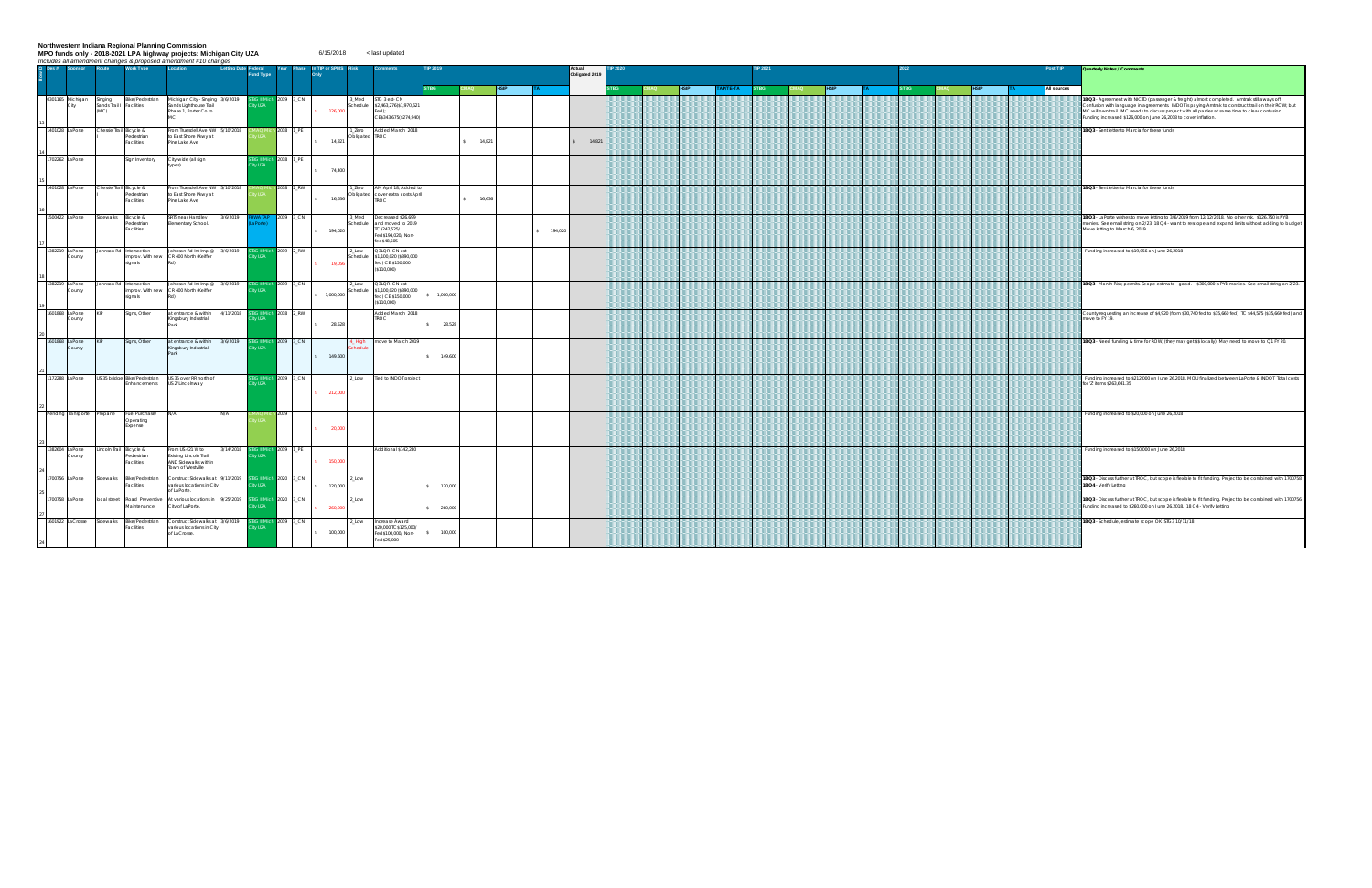Northwestern Indiana Regional Planning Commission<br>MPO funds only - 2018-2021 LPA highway projects: Michigan City UZA<br>*Includes all amendment changes & proposed amendment #10 changes*  $6/15/2018$  < last updated

|                                                                                  | <b>Sponsor</b>            |     | <u>Includes all amendment changes &amp; proposed amendment #10 changes</u><br>Route<br><b>Work Type</b> | Location                                                                                | <b>Letting Date Federal</b> |                             | Year                                                                                                                  | <b>Phase</b> In TIP or SPMS                                     |       |                                                             |                        |                     |                                                           |                | ctual          |                        |           |                  |                                                                                                                                                                                         |                 |                        |                               | ost-TIP     | Quarterly Notes / Comments                                                                                     |
|----------------------------------------------------------------------------------|---------------------------|-----|---------------------------------------------------------------------------------------------------------|-----------------------------------------------------------------------------------------|-----------------------------|-----------------------------|-----------------------------------------------------------------------------------------------------------------------|-----------------------------------------------------------------|-------|-------------------------------------------------------------|------------------------|---------------------|-----------------------------------------------------------|----------------|----------------|------------------------|-----------|------------------|-----------------------------------------------------------------------------------------------------------------------------------------------------------------------------------------|-----------------|------------------------|-------------------------------|-------------|----------------------------------------------------------------------------------------------------------------|
| $\frac{1}{2}$ Des #                                                              |                           |     |                                                                                                         |                                                                                         |                             | und Type                    |                                                                                                                       |                                                                 |       |                                                             |                        |                     |                                                           |                | Obligated 2019 |                        |           |                  |                                                                                                                                                                                         |                 |                        |                               |             |                                                                                                                |
|                                                                                  |                           |     |                                                                                                         |                                                                                         |                             |                             |                                                                                                                       |                                                                 |       |                                                             |                        |                     |                                                           |                |                |                        |           | АР/ТЕ-ТА         |                                                                                                                                                                                         |                 |                        |                               | All sources |                                                                                                                |
|                                                                                  | 1700757 LaPorte           |     | Sidewalks<br>Bike/Pedestrian<br>Facilities                                                              | Construct Sidewalks at 3/19/2020<br>various locations in City<br>of LaPorte.            |                             | ty UZA                      | BG II Mich 2020 3_CN                                                                                                  | 120,000                                                         | 2_Low |                                                             |                        |                     |                                                           |                |                | 120,000                |           |                  |                                                                                                                                                                                         |                 |                        |                               |             | 18 Q3 - Discuss further at TROC, but scope is flexible to fit funding. 18 Q4 - Verify Letting                  |
|                                                                                  | 1700759 LaPorte           |     | local street Road Preventive At various locations in 2/18/2020                                          |                                                                                         |                             | <b>3G II Micl</b>           | 2020 3_CN                                                                                                             |                                                                 | 2 Low |                                                             |                        |                     |                                                           |                |                |                        |           |                  |                                                                                                                                                                                         |                 |                        |                               |             | 18 Q3 - Discuss further at TROC, but scope is flexible to fit funding. 18 Q4 - Verify Letting                  |
|                                                                                  |                           |     | Maintenance                                                                                             | City of LaPorte.                                                                        |                             | y UZA                       |                                                                                                                       | 100,000                                                         |       |                                                             |                        |                     |                                                           |                |                | 100,000                |           |                  |                                                                                                                                                                                         |                 |                        |                               |             |                                                                                                                |
|                                                                                  | 1601867 LaPorte           |     | Chessie Trail Bicycle &<br>Pedestrian                                                                   | from Pine Lake Ave<br>Entrance to Newporte                                              | 2/8/2021                    | <b>BG II Mich</b><br>ty UZA | 2020 2_RW                                                                                                             |                                                                 | 2_Low |                                                             |                        |                     |                                                           |                |                |                        |           |                  |                                                                                                                                                                                         |                 |                        |                               |             | 18 Q3 - Project just starting. 18 Q4 - still good, in infancy.                                                 |
|                                                                                  |                           |     | Facilities                                                                                              | Landing SW to J Street<br>at 1st St.                                                    |                             |                             |                                                                                                                       | 160,000                                                         |       |                                                             |                        |                     |                                                           |                |                | 160,000                |           |                  |                                                                                                                                                                                         |                 |                        |                               |             |                                                                                                                |
|                                                                                  | 1592335 LaPorte           |     | Marquette Bicycle &                                                                                     | Along US 12 from IN/MI 12/11/2019                                                       |                             |                             | <b>BG II Mich 2020 3_CN</b>                                                                                           |                                                                 |       | 3LQR- CN est                                                |                        |                     |                                                           |                |                |                        |           |                  |                                                                                                                                                                                         |                 |                        |                               |             | 18 Q3 - Risk is high due to limited amount of coordination with AmTrak; Preliminary plans are in. More         |
|                                                                                  | County                    |     | Singing<br>Pedestrian<br>Sands Trail Facilities<br>(LPCO)                                               | State Line to Meer Rd                                                                   |                             | V UZA                       |                                                                                                                       | 765,398                                                         |       | \$956,749 (\$765,398<br>ed): CE \$0 ?? CN<br>unding amount? |                        |                     |                                                           |                |                | 765,398                |           |                  |                                                                                                                                                                                         |                 |                        |                               |             | nformation next quarter.                                                                                       |
| $\begin{array}{ c c c }\n\hline\n & 30 & \text{Michigan} \\ \hline\n\end{array}$ |                           |     | <b>Bike/Pedestrian</b><br>Singing                                                                       | Michigan City - Singing 7/10/2019                                                       |                             |                             | <b>IBG II Mich 2020 3_CN</b>                                                                                          |                                                                 | _LOW  | 23LQR- CN est                                               |                        |                     |                                                           |                |                |                        |           |                  |                                                                                                                                                                                         |                 |                        |                               |             | Admin Mod Mar 18* change date from FY 19 to FY 20 July 10, 2019 Letting 18 Q3 - ROW in                         |
|                                                                                  | City                      |     | Sands Trail 2 Facilities<br>(MC)                                                                        | Sands Lighthouse Trail<br>Phase 2, US 12 to                                             |                             | ity UZA                     |                                                                                                                       |                                                                 |       | 1,500,000 (\$1,200,00<br>ed); CE \$187,500                  |                        |                     |                                                           |                |                |                        |           |                  |                                                                                                                                                                                         |                 |                        |                               |             | appraisals. \$1,655,792.43 is PYB monies. See email string on 6/12.                                            |
|                                                                                  |                           |     |                                                                                                         | Liberty Trail                                                                           |                             |                             |                                                                                                                       | \$ 1,619,422                                                    |       | \$150,000 Fed) letting                                      |                        |                     |                                                           |                |                | 1,619,422              |           |                  |                                                                                                                                                                                         |                 |                        |                               |             |                                                                                                                |
|                                                                                  | 1601869 Michigan          |     | Bike/Pedestrian<br>Singing                                                                              | Michigan City - Singing 7/1/2020                                                        |                             | <b>3G II Micl</b>           | 2020 1_PE                                                                                                             |                                                                 | 3_Med |                                                             |                        |                     |                                                           |                |                |                        |           |                  |                                                                                                                                                                                         |                 |                        |                               |             | 18 Q3 - Survey complete. Trail crosses Amtrak. City to begin design ASAP to get preliminary plans to           |
|                                                                                  | City                      |     | Sands Trail 3 Facilities<br>(MC)                                                                        | Sands Lighthouse Trail<br>Phase 3, Liberty Trail to                                     |                             | ty UZA                      |                                                                                                                       | 74,553                                                          |       |                                                             |                        |                     |                                                           |                |                | 74,553                 |           |                  |                                                                                                                                                                                         |                 |                        |                               |             | Amtrak.                                                                                                        |
|                                                                                  |                           |     |                                                                                                         | Meer Rd                                                                                 |                             |                             |                                                                                                                       |                                                                 |       |                                                             |                        |                     |                                                           |                |                |                        |           |                  |                                                                                                                                                                                         |                 |                        |                               |             |                                                                                                                |
| $Pending$ MC                                                                     |                           | N/A | New Buses                                                                                               | Purchase 2 buses for                                                                    |                             |                             | $h$ 2020                                                                                                              |                                                                 |       |                                                             |                        |                     |                                                           |                |                |                        |           |                  |                                                                                                                                                                                         |                 |                        |                               |             | requested and approved at the July 2018 ztROC meeting.                                                         |
|                                                                                  | Transporte                |     |                                                                                                         | replacement                                                                             |                             |                             |                                                                                                                       | \$ 300,000                                                      |       |                                                             |                        |                     |                                                           |                |                | 300,000                |           |                  |                                                                                                                                                                                         |                 |                        |                               |             |                                                                                                                |
|                                                                                  |                           |     |                                                                                                         |                                                                                         |                             |                             |                                                                                                                       |                                                                 |       |                                                             |                        |                     |                                                           |                |                |                        |           |                  |                                                                                                                                                                                         |                 |                        |                               |             |                                                                                                                |
|                                                                                  | 1700760 LaPorte           |     | local street Road Preventive At various locations in 1/13/2021                                          |                                                                                         |                             |                             | 2021 3_CN                                                                                                             |                                                                 | 2_Low |                                                             |                        |                     |                                                           |                |                |                        |           |                  |                                                                                                                                                                                         |                 |                        |                               |             | 18 Q3 - Discuss further at TROC, but scope is flexible to fit funding. 18 Q4 - still good, in infancy.         |
|                                                                                  |                           |     | Maintenance                                                                                             | City of LaPorte.                                                                        |                             | y UZA                       |                                                                                                                       | 200,000                                                         |       |                                                             |                        |                     |                                                           |                |                |                        |           |                  |                                                                                                                                                                                         | 200,000         |                        |                               |             |                                                                                                                |
|                                                                                  | 1601867 LaPorte           |     | Chessie Trail Bicycle &<br>Pedestrian                                                                   | from Pine Lake Ave<br>Entrance to Newporte                                              | 2/8/2021                    | 3G II Micl<br>ty UZA        | 2021 3_CN                                                                                                             |                                                                 | 2_Low |                                                             |                        |                     |                                                           |                |                |                        |           |                  |                                                                                                                                                                                         |                 |                        |                               |             | 18 Q3 - Project just starting. 18 Q4 - still good, in infancy.                                                 |
|                                                                                  |                           |     | Facilities                                                                                              | Landing SW to J Street<br>at 1st St.                                                    |                             |                             |                                                                                                                       | 960,000                                                         |       |                                                             |                        |                     |                                                           |                |                |                        |           |                  |                                                                                                                                                                                         | \$960,000       |                        |                               |             |                                                                                                                |
|                                                                                  |                           |     |                                                                                                         |                                                                                         |                             |                             |                                                                                                                       |                                                                 |       |                                                             |                        |                     |                                                           |                |                |                        |           |                  |                                                                                                                                                                                         |                 |                        |                               |             |                                                                                                                |
|                                                                                  | 1601869 Michigan<br>City  |     | <b>Bike/Pedestrian</b><br>Singing<br>Sands Trail 3 Facilities<br>(MC)                                   | Michigan City - Singing 7/1/2020<br>Sands Lighthouse Trail<br>Phase 3, Liberty Trail to |                             | ity UZA                     | <b>BG II Mich 2021 3_CN</b>                                                                                           | \$ 811,809                                                      | 3_Med | CN est \$1,014,761 CE<br>\$121,771                          |                        |                     |                                                           |                |                |                        |           |                  | 811,809                                                                                                                                                                                 |                 |                        |                               |             | 8 Q3 - Survey complete. Trail crosses Amtrak. City to begin design ASAP to get preliminary plans to<br>Amtrak. |
| $\frac{36}{1}$                                                                   |                           |     |                                                                                                         | Meer Rd                                                                                 |                             |                             | 2021 4_CE                                                                                                             |                                                                 |       |                                                             |                        |                     |                                                           |                |                |                        |           |                  |                                                                                                                                                                                         |                 |                        |                               |             |                                                                                                                |
|                                                                                  |                           |     |                                                                                                         |                                                                                         |                             |                             |                                                                                                                       |                                                                 |       |                                                             |                        |                     |                                                           |                |                |                        |           |                  |                                                                                                                                                                                         |                 |                        |                               |             |                                                                                                                |
| Change Orders<br>Des#                                                            |                           |     | atuos<br><b>Work Type</b>                                                                               | Location                                                                                | <b>Letting Date Federal</b> |                             | Year CO#                                                                                                              | CO amoun                                                        |       |                                                             | Approval date Comments |                     |                                                           |                | Amount for     | Approval date Comments |           |                  | Approval date Comments                                                                                                                                                                  |                 |                        |                               |             |                                                                                                                |
|                                                                                  |                           |     |                                                                                                         |                                                                                         |                             | <b>Fund Type</b>            |                                                                                                                       |                                                                 |       |                                                             |                        |                     |                                                           |                |                |                        |           |                  |                                                                                                                                                                                         |                 |                        |                               |             |                                                                                                                |
|                                                                                  | 1400774 LaPorte<br>County |     | dewalks<br>Bicycle &<br>edestrian                                                                       | ADA Sidewalks in Union 3/14/2018<br>Mills, Hanna, & Rolling                             |                             | y UZA                       |                                                                                                                       |                                                                 |       |                                                             |                        |                     |                                                           |                |                |                        |           |                  |                                                                                                                                                                                         |                 |                        |                               |             |                                                                                                                |
|                                                                                  |                           |     | Facilities                                                                                              | Prairie                                                                                 |                             |                             | 2019                                                                                                                  | 1,2 \$ 9,575.18                                                 |       |                                                             | 8/28/2018              | approved by<br>TROC |                                                           |                |                |                        |           |                  |                                                                                                                                                                                         |                 |                        |                               |             |                                                                                                                |
|                                                                                  |                           |     |                                                                                                         |                                                                                         |                             |                             |                                                                                                                       |                                                                 |       |                                                             |                        |                     |                                                           |                |                |                        |           |                  |                                                                                                                                                                                         |                 |                        |                               |             |                                                                                                                |
|                                                                                  | 1382604 LaPorte<br>County |     | incoln Trail Bicycle &<br>lestrian                                                                      | From US 421 W to<br>Existing Lincoln Trail                                              | 3/14/2018                   | vin Oan<br>y UZA            |                                                                                                                       |                                                                 |       |                                                             |                        | approved by         |                                                           |                |                |                        |           |                  |                                                                                                                                                                                         |                 |                        |                               |             |                                                                                                                |
|                                                                                  |                           |     | Facilities                                                                                              | AND Sidewalks within<br>Town of Westville                                               |                             |                             |                                                                                                                       | 2019 1,2,3 \$ 6,352.00                                          |       |                                                             | 8/28/2018              | TROC                |                                                           |                |                |                        |           |                  |                                                                                                                                                                                         |                 |                        |                               |             |                                                                                                                |
|                                                                                  |                           |     |                                                                                                         |                                                                                         |                             |                             |                                                                                                                       |                                                                 |       |                                                             |                        |                     |                                                           |                |                |                        |           |                  |                                                                                                                                                                                         |                 |                        |                               |             |                                                                                                                |
|                                                                                  |                           |     |                                                                                                         |                                                                                         |                             |                             |                                                                                                                       |                                                                 |       |                                                             |                        |                     |                                                           |                |                |                        |           |                  |                                                                                                                                                                                         |                 |                        |                               |             |                                                                                                                |
|                                                                                  |                           |     |                                                                                                         |                                                                                         |                             |                             |                                                                                                                       |                                                                 |       |                                                             |                        |                     |                                                           |                |                |                        |           |                  |                                                                                                                                                                                         |                 |                        |                               |             |                                                                                                                |
|                                                                                  |                           |     |                                                                                                         |                                                                                         |                             |                             |                                                                                                                       | Estimated obligations                                           |       |                                                             | 1,658,128 \$           |                     | 31,457 \$<br>$\sim$                                       | \$ 194,020     |                | 3,139,373 \$           | $-5$ $-5$ | $\sim$ 100 $\pm$ | 811,809 \$<br>$ S$<br>$\sim 100$                                                                                                                                                        | $$7,160,000$ \$ | $-5$<br>$\sim 10^{-1}$ | $\sqrt{S}$<br>$\sim$          |             |                                                                                                                |
|                                                                                  |                           |     |                                                                                                         |                                                                                         |                             |                             |                                                                                                                       | Change orders                                                   |       |                                                             |                        |                     |                                                           |                |                |                        |           |                  |                                                                                                                                                                                         |                 |                        |                               |             |                                                                                                                |
|                                                                                  |                           |     |                                                                                                         |                                                                                         |                             |                             | <b>Estimated and actual obligatio</b>                                                                                 |                                                                 |       |                                                             | $1,658,128$ \$         |                     | $31,457$ \$                                               | 194,020        |                | 3,139,373              |           |                  | 811,809 \$                                                                                                                                                                              | \$ 1.160,000    |                        |                               |             |                                                                                                                |
|                                                                                  |                           |     |                                                                                                         |                                                                                         |                             |                             |                                                                                                                       | Obligation authority per funding source per fiscal year         |       |                                                             |                        |                     | \$1,165,082 \$626,051 \$259,086 \$97,687                  |                | 2019           |                        |           |                  | \$ 1,165,082 \$ 626,051 \$ 259,086 \$ 97,687 \$ 1,165,082 \$ 626,051 \$ 259,086 \$ 97,687 \$ 1,165,082 \$ 626,051 \$ 259,086 \$ 97,687 \$ 2,147,906                                     |                 |                        |                               |             |                                                                                                                |
|                                                                                  | 2018-2021 fiscal          |     |                                                                                                         |                                                                                         |                             |                             |                                                                                                                       | Loans / payback from other UZAs<br>Section 164 Penalt           |       |                                                             |                        |                     |                                                           |                |                |                        | 72,192    |                  | 72,192                                                                                                                                                                                  |                 |                        |                               |             |                                                                                                                |
|                                                                                  | constraint analysis       |     |                                                                                                         |                                                                                         |                             |                             | Prior year obligation authority balan                                                                                 |                                                                 |       | ote3                                                        | 300,000                |                     | 72,192                                                    | \$ 126,750     |                | 1,655,792              |           |                  |                                                                                                                                                                                         |                 |                        | 72,192                        | 72,192      |                                                                                                                |
|                                                                                  |                           |     |                                                                                                         |                                                                                         |                             |                             | Total obligation authority                                                                                            |                                                                 |       |                                                             |                        |                     | $$1,465,082.00$ $$626,051.00$ $$331,278.00$ $$224,437.00$ |                |                |                        |           |                  | \$2,820,874.00 \$626,051.00 \$331,278.00 \$97,687.00 \$1,165,082.00 \$626,051.00 \$331,278.00 \$97,687.00 \$1,165,082.00 \$626,051.00 \$331,278.00 \$97,687.00 \$32,220,098.00          |                 |                        |                               |             |                                                                                                                |
|                                                                                  |                           |     |                                                                                                         |                                                                                         |                             |                             | Balance (Obligation authority less estimated and actual obligation<br>Grand total obligation authority per fiscal yea |                                                                 |       |                                                             |                        |                     | \$ (193,046.00) \$ 594,594.00 \$ 331,278.00 \$ 30,417.00  | \$2,646,848.00 |                |                        |           | \$3,875,890.00   | \$ (318,499.00) \$ 626,051.00 \$ 331,278.00 \$ 97,687.00 \$ 353,273.00 \$ 626,051.00 \$ 331,278.00 \$ (1,062,313.00) \$ 1,165,082.00 \$ 626,051.00 \$ 331,278.00 \$ 97,687.00 \$ 72,192 | \$2,220,098.00  |                        | \$2,220,098.00 \$2,220,098.00 |             |                                                                                                                |
|                                                                                  |                           |     |                                                                                                         |                                                                                         |                             |                             |                                                                                                                       | Grand total of estimated and actual obligations per fiscal year |       |                                                             |                        |                     |                                                           | \$1,883,605.00 |                |                        |           | \$3,139,373.00   |                                                                                                                                                                                         | \$1,971,809.00  |                        | $\sim$                        |             |                                                                                                                |
|                                                                                  |                           |     |                                                                                                         |                                                                                         |                             |                             |                                                                                                                       | Total available obligation authority per fiscal year            |       |                                                             |                        |                     |                                                           | \$763,243      |                |                        |           | \$ 736,517       |                                                                                                                                                                                         | \$248,289       |                        | \$2,220,098                   |             |                                                                                                                |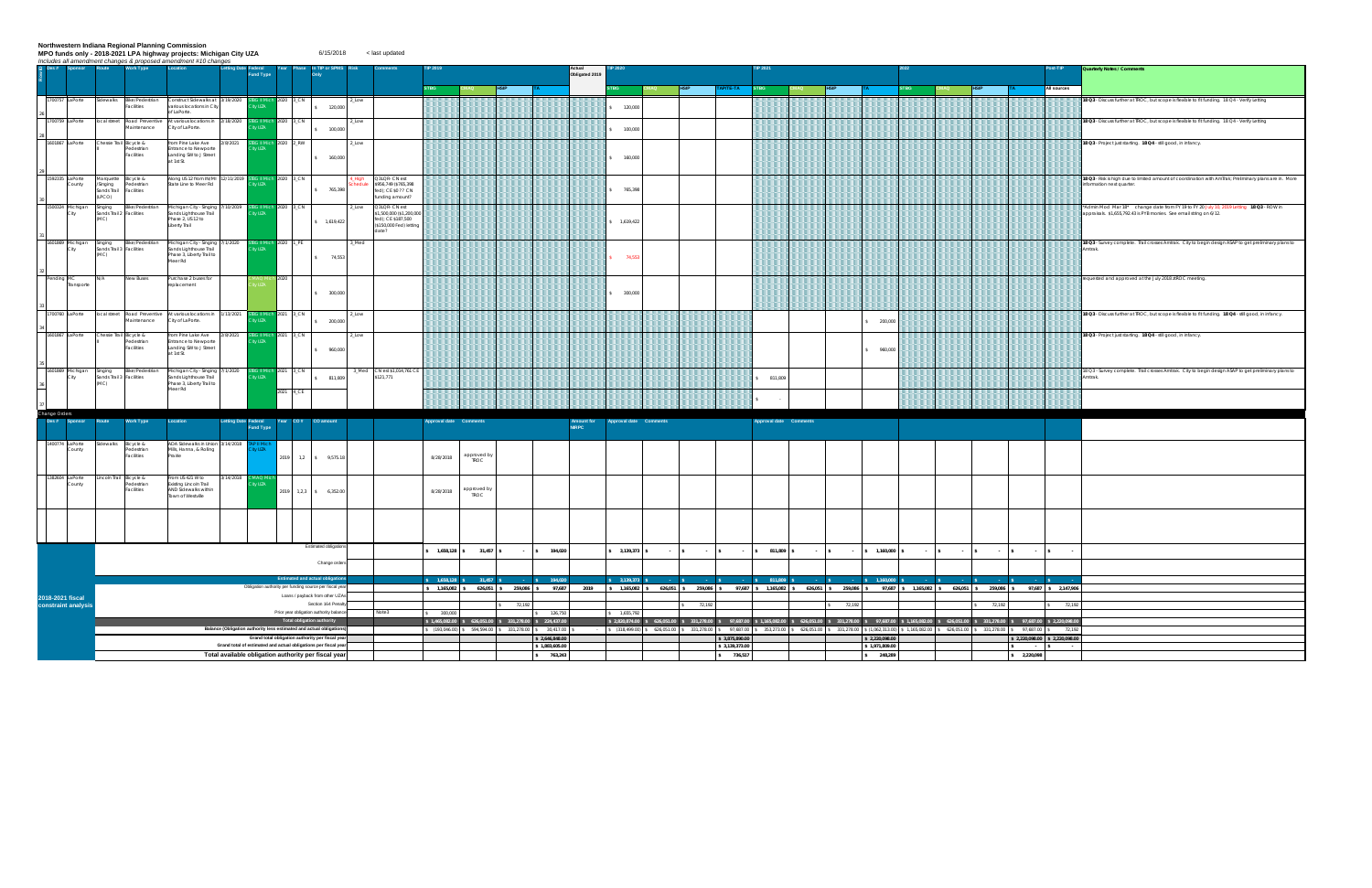# Northwestern Indiana Regional Planning Commission Notice of Funds Availability – Fall 2018

## Multimodal Project Funding

Every year NIRPC receives funding from the Federal Highway Administration for both the Chicago and the Michigan City UZAs. This breakdown is approximately:

|             | Chicago UZA (Group I) | Michigan City UZA (Group II) |
|-------------|-----------------------|------------------------------|
| <b>STBG</b> | 11,951,000<br>\$      | \$<br>1,165,000              |
| <b>CMAQ</b> | \$<br>3,607,000       | \$<br>626,000                |
| <b>HSIP</b> | \$<br>2,270,000       | \$<br>259,000                |
| <b>TA</b>   | \$<br>985,000         | 98,000<br>ጥ<br>Ф             |
| Γotal       | 18,813,000            | 2,148,000                    |

What is available to the Region?

|      |             | Chicago UZA (Group I) |             | Michigan City UZA (Group II) |                                      |             |             |    |  |
|------|-------------|-----------------------|-------------|------------------------------|--------------------------------------|-------------|-------------|----|--|
|      | <b>STBG</b> | <b>CMAQ</b>           | <b>HSIP</b> | ТA                           | <b>STBG</b>                          | <b>CMAQ</b> | <b>HSIP</b> | ТA |  |
| 2020 |             |                       |             |                              |                                      |             |             |    |  |
| 2021 |             |                       |             |                              | To be completed prior to November 19 |             |             |    |  |
| 2022 |             |                       |             |                              |                                      |             |             |    |  |
| 2023 |             |                       |             |                              |                                      |             |             |    |  |
| 2024 |             |                       |             |                              |                                      |             |             |    |  |

Percentages of available funds to be set aside

|      | Chicago UZA (Group I) |             |                      | Michigan City UZA (Group II) |             |                      |  |  |  |
|------|-----------------------|-------------|----------------------|------------------------------|-------------|----------------------|--|--|--|
|      | PE&                   | <b>Risk</b> | Change               | PE & R/W                     | <b>Risk</b> | Change               |  |  |  |
|      | R/W LID               |             | Orders               | <b>LID</b>                   |             | <b>Orders</b>        |  |  |  |
| 2020 | 10 %                  | 1%          | $1\frac{1}{2}$ - 2 % | 10 %                         | 1%          | $1\frac{1}{2}$ - 2 % |  |  |  |
| 2021 | 10%                   | 2%          | $1\frac{1}{2}$ - 2%  | 10%                          | 2%          | $1\frac{1}{2}$ - 2%  |  |  |  |
| 2022 | 10%                   | 3%          | $1\frac{1}{2}$ - 2%  | 10%                          | 3%          | $1\frac{1}{2}$ - 2%  |  |  |  |
| 2023 | 10%                   | 4%          | $1\frac{1}{2}$ - 2%  | 10%                          | 4%          | $1\frac{1}{2}$ - 2%  |  |  |  |
| 2024 | 10%                   | 5%          | $1\frac{1}{2}$ - 2%  | 10%                          | 5%          | $1\frac{1}{2}$ - 2%  |  |  |  |

For more information about these funding categories, including eligibility requirements, please follow the links below:

- Surface Transportation Block Grant Program (STBG) <https://www.fhwa.dot.gov/specialfunding/stp/160307.cfm#a>
- Congestion Mitigation and Air Quality Improvement (CMAQ) <https://www.fhwa.dot.gov/fastact/factsheets/cmaqfs.cfm>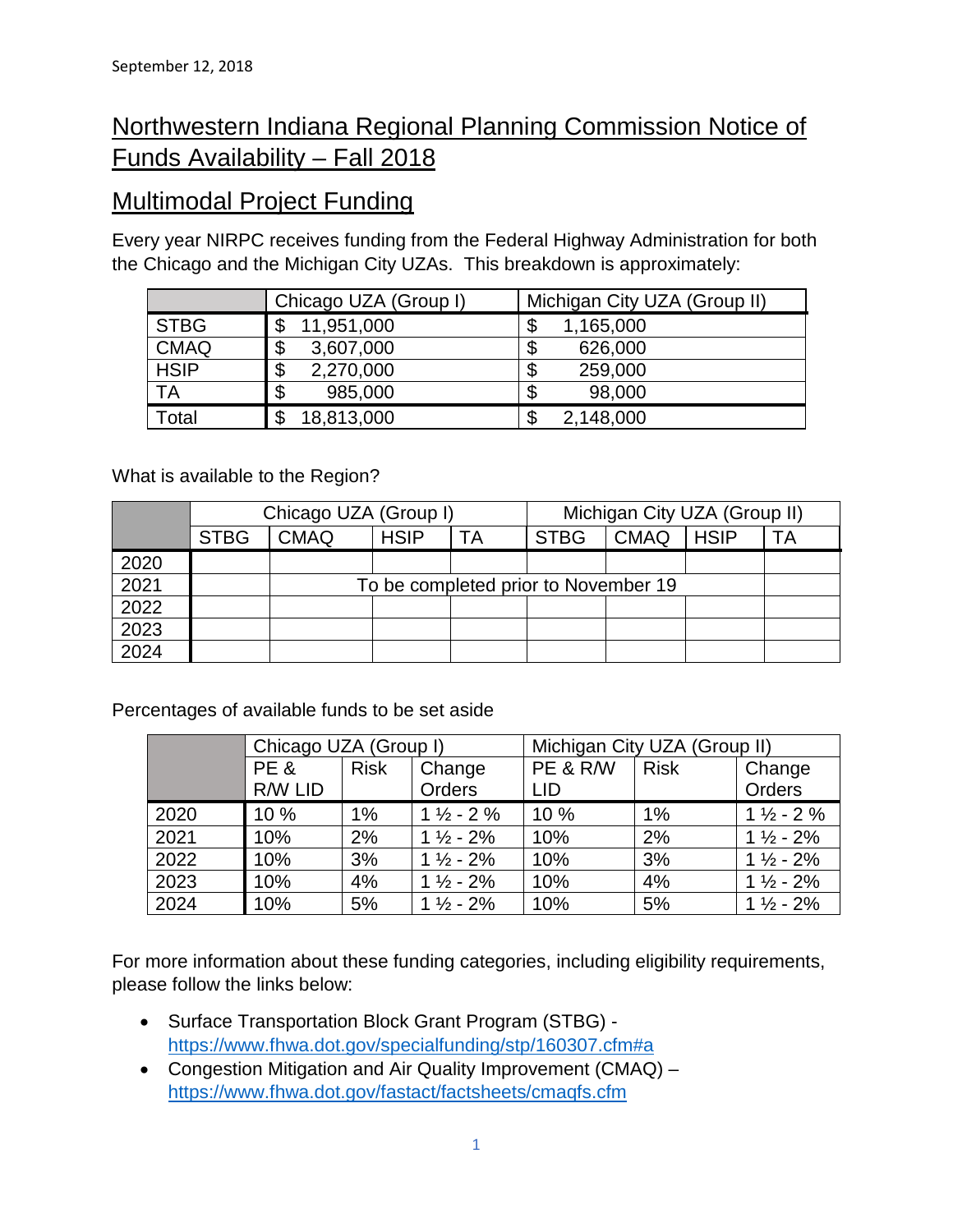- Highway Safety Improvement Program (HSIP) <https://safety.fhwa.dot.gov/legislationandpolicy/fast/guidance.cfm>
- Transportation Alternatives (TA) <https://www.fhwa.dot.gov/fastact/factsheets/transportationalternativesfs.cfm>

# Application Schedule

| November 19, 2018    | Applications are open to LPAs & transit operators for surface |
|----------------------|---------------------------------------------------------------|
|                      | transportation projects and transit funding requests.         |
| December 3-14, 2018  | Scoping meetings between NIRPC and LPAs                       |
| January 4, 2019      | Applications are due to NIRPC.                                |
| January 4 - 15, 2019 | Projects are reviewed by committees & NIRPC.                  |
| February 26, 2019    | Awarded funds for projects will be announced.                 |

# General Guidelines (to be) approved by NIRPC (TPC)

- 1. Sponsor must provide NIRPC with a guarantee that their portion of the funding will be available for each phase and year of the project. Sponsors are encouraged to identify funding sources (public & private) that will be used for the sponsor's portion of the project. This may include innovative financing techniques to ensure success for the project.
- 2. The sponsor must provide an ADA/Title VI commitment letter and document if a project will advance progress on implementing their ADA transition plans
- 3. Preliminary Engineering and Right of Way phases will be limited to a total of 10 % of the estimated construction estimate. These funds will set aside for every project. After the completion of the NEPA document, if these funds are not needed, they will be returned to the general fund for future projects within the UZA.
- 4. The preliminary engineering (PE) phase must start within the fiscal year in which that phase is programed. This may be paid entirely by the sponsor, or any combination of federal funds and the sponsor's matching funds. If the sponsor cannot show that this phase has begun within this time frame, the project will risk its programming. The intent is for the sponsor to actually begin the project and work towards a the targeted letting date.
- 5. If Right of Way (R/W, ROW) is required and federal funds are involved in this process, it must be completed in the fiscal year that it is programmed. The sponsor may elect not to seek funds for this phase at this time and apply for funds for this phase of the project at a later date.
- 6. The application must include a map at sufficient enough scale to clearly identify beginning and ending points of the project. Sponsor's are encouraged to include photographs or other visuals (on either  $8\frac{1}{2} \times 11$ ,  $8\frac{1}{2} \times 14$ , or 11 x 17 paper) to identify the work required and to help explain the project to the reviewers.